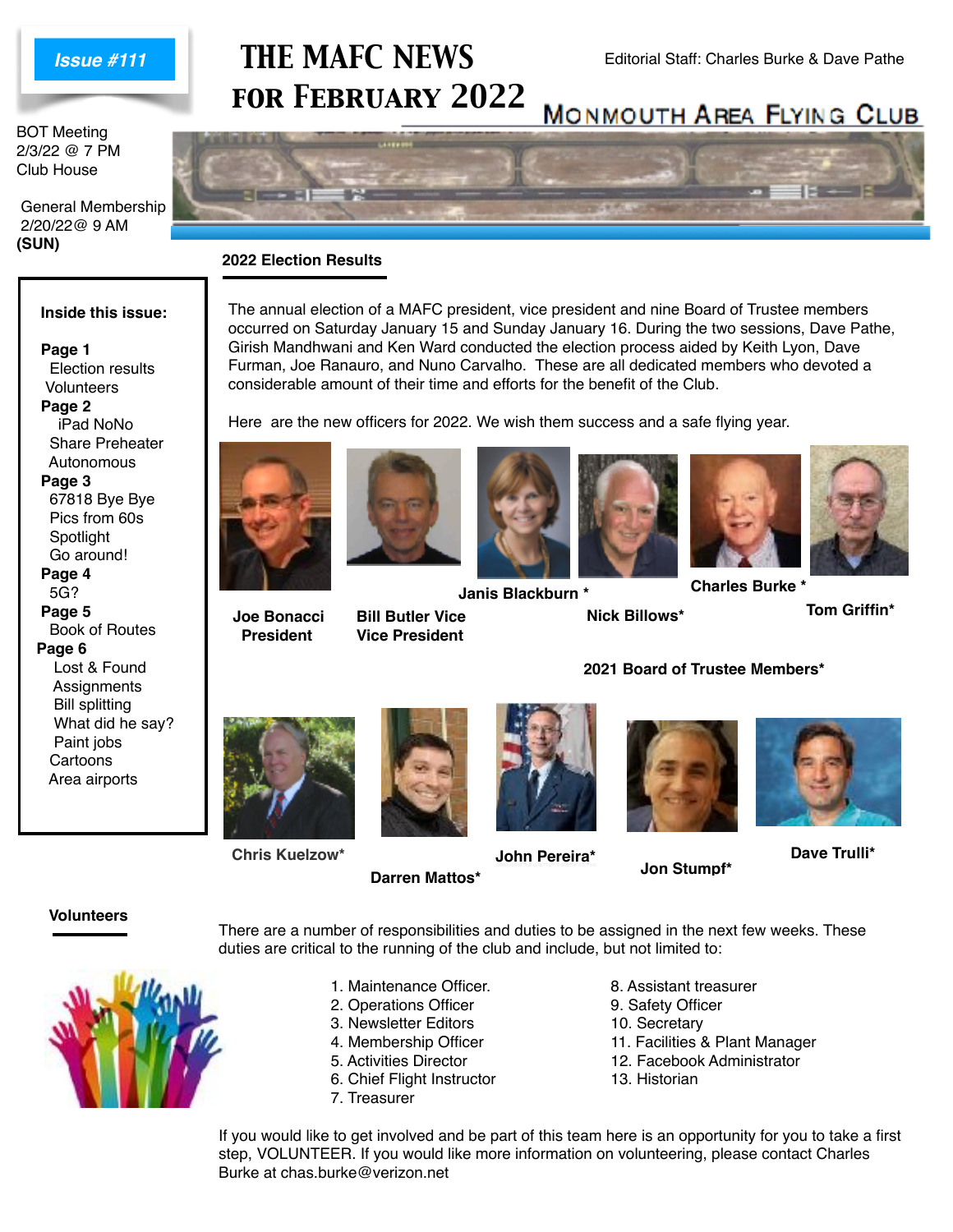#### **Don't Rely On Your I Pad** by Patrick Milando, Chief Flight Instructor

In a recent article published by Foreflight and forwarded to me by BOT member Nick Billows, Foreflight emphasizes not being solely reliant on our I pads and cell phones for flight safety.

Here is the quote provided by Nick:

"IMPORTANT: Because of the way the ADS-B system (including aircraft ADS-B transmitters & receivers, and ADS-B ground stations) operates, ForeFlight Mobile may at times show relative altitudes of traffic targets based on the pressure altitude detected from your aircraft's ADS-B transmitter, and the pressure altitude read from a traffic target's ADS-B data.

As a result of the cumulative inaccuracies in pressure altitude systems, you should consider any target shown to be within 500' vertically as potentially being at the same altitude as your aircraft.

"Never use ADS-B traffic data from ForeFlight Mobile as the sole means of traffic. Always use "See and Avoid" or direct instructions from ATC."

#### **Sharing of Pre-Heaters**



It was recently announced that a cooperative program with the Jersey Aero Club is now in place that allows for the sharing of our respective Red Drago units. If you missed the announcement, here is a copy:

————————————————————————————————————————————— Properly preheating our aircraft's engine on days when the ambient temperature drops is critical because of damage that can occur due to the increase in oil viscosity. To deal with this issue, we employ portable preheating systems. So critical is this step that the Monmouth Area Flying Club and the Jersey Aero Club have formed a reciprocal preheater usage agreement. The agreement stipulates that if the respective club's unit becomes inoperative, they may use the other club's system. It must be stressed that the use of the other club's system is **limited to emergency situations only and not for casual convenience.**

—————————————————————————————————————————————-

But knowing that we have a backup system is only part of the story, according to our rules you must also be checked out to use the Red Dragon. For MAFC members, we do have a training video that can be found at [www.flymafc.com/videos.html.](http://www.flymafc.com/videos.html) It is suggested that if you need to be checked out, first watch the video then contact a CFI who will then have you demonstrate your handling of the Red Dragon . Once proficiency is established, you will then be signed off for its use. Note that on the Red Dragon are operating instructions. Just like learning to drive a car, you may be able to read the instruction manual but that does not mean you know how to actually drive it.

#### *Do not attempt to use this system without being checked out, extremely high temperatures are produced in the tubing which, if not handled properly, can cause serious injury as well as damage the aircraft.*

# **Autonomous Aircraft—On Our Scale** : by Charles Burke

The rapid shift towards autonomous vehicles is being spearheaded by the commercial marketplace where we now see trailer trucks becoming a regular figure in the transportation of goods nationally. This same technology is becoming commonplace in consumer automobiles but is also making strong inroads into all forms of transportation including commercial aircraft. But there is yet another market that is opening up and we, as small aircraft private pilots are in the bullseye.

While there are a number of firms working on creating small autonomous aircraft, one that is at the forefront is Merlin Labs. Here we are looking at the same type of aircraft that we have in the club! Merlin Labs is less that three years old and already has working prototype in the air. In these test runs, the aircraft can take off, maneuver and land. But what about talking to ATC? They even have that covered. Their system will communicate via voice and there is even a texting backup should that fail .

If you wish to learn more about this topic, here are a few web links that will help: [https://techcrunch.com/2021/05/26/merlin-labs-emerges-from-stealth-to-bring-autonomy](https://techcrunch.com/2021/05/26/merlin-labs-emerges-from-stealth-to-bring-autonomy-to-55-king-air-fleet/)[to-55-king-air-fleet/](https://techcrunch.com/2021/05/26/merlin-labs-emerges-from-stealth-to-bring-autonomy-to-55-king-air-fleet/)



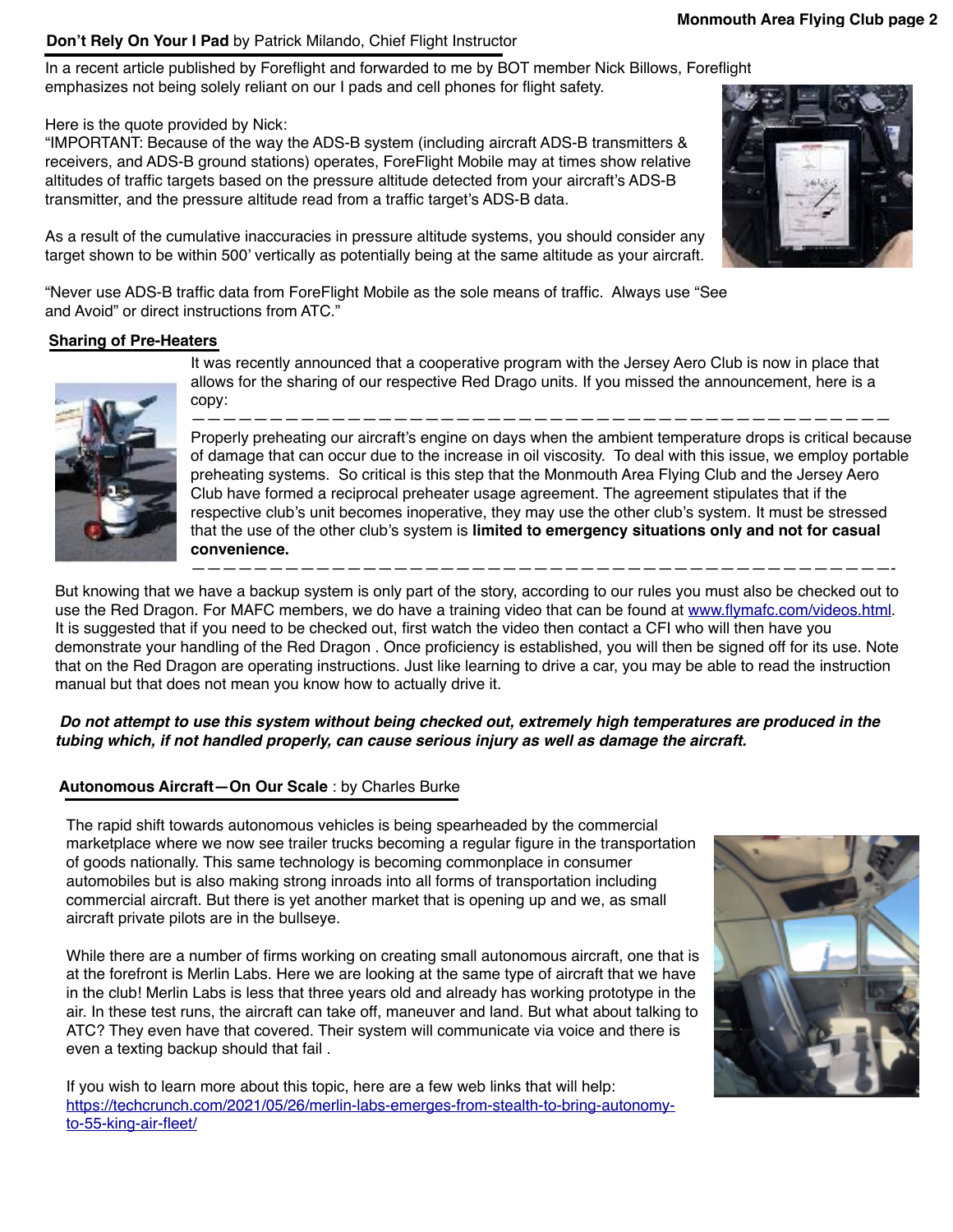# **67818 The Closing Of A Chapter** by Charles Burke

Over the past few weeks, a number of announcements have been made regarding the sale of our remaining Cessna 152 along with the rational behind this action. In a nutshell, a decision was made to sell the aircraft but then replace it using the funds that have been generated in the disposal of both 152s. Steps are being taken to insure a positive transition for students who are near the end of their training period to the 172 and a committee has been created tasked with finding a replacement.

But what will always remain for those who have had a chance to fly one or both 152s will be that the experience will never be forgotten. I will never forget the first time sitting in the left seat and thinking, this is really an oversized toy! Just getting in and out tested your flexibility plus making sure that the W & B calculations indicated that you were inside the safe

limits was a major concern. I recall joking that I was glad to have had a light breakfast because an extra slice of toast might have resulted in busting the envelope. But once in the air, the plane reacted so much faster then either a 172 or one of the Pipers and it also was more reactive to the external movement of the air. But it did not take long to get the feel of flying it which provided a most rewarding experience.

This is being shared with the hope that if you have never flown a 152 that you give serious consideration for contacting a CFI and schedule a flight before the opportunity is no longer available. You will never regret taking this step, it just might be a once in a lifetime opportunity.

# **Great Airport Photographs From the 1960** Submitted by Art Templeton

For those of you who remember the 1960s, these photographs will bring back many memories of a world that, in many ways, no longer exists. All were taken in the New York City area and provide a glimpse at the aircraft that were in service at that time.  [http://www.dhc-2.com/Stateside\\_66.html](http://www.apple.com)

# **Spotlight on**: Geovanny Ochoa

As a child, I marveled at the sight of aircraft streaking through the sky and dreamt that one day I might become a pilot. Leaping ahead many years, in 2007 I began taking steps to fulfill this dream. I was involved in flying since 2007 with the singular goal of obtaining my Private Pilot Certificate.

At that point in time, lessons were started at Solberg airport and that is where I did most of my training. After that, I moved to the Somerset Airport where I earned my private license. Most of the work was done flying Cessna and Piper Archers with a total of about 300 hours flying time now being logged.

I'm migrated here from Ecuador about 28 years ago. A favorite pastime is to travel and so far have been to about 40 countries spanning Europe as well as Asia, I currently live by myself after my mother retired and relocated back to Ecuador. My father passed away but I have four brothers and a sister.

As a new member of the MAFC, I look forward to doing a great deal of flying and also making new friends in the MAFC.

# **Go Around by** Diane Earhart, Guest author

Piloting an aircraft is a challenging endeavor and the desired conclusion of each flight is a safe landing. As pilots, we know there isn't a simple formula to produce such an outcome. Yet if we have been trained well, we plan ahead as best we can, we maintain a flexible mindset, and we are prepared to do the right thing when the situation demands it. In my decades-long career as a pilot, a flight instructor, and an air traffic controller, I have found there are many times when a go around is the right thing to do. Sometimes our pride can get in the way of doing the right thing  $-$  it isn't easy to admit when our performance isn't up to par. Sometimes a situation arises that is completely out of our control and we are the one who has to take the corrective action to achieve a safe outcome.

I believe there are four basic reasons a pilot should abort an approach for landing and go around:

You just don't like the way the approach is going. You aren't stabilized. Maybe you're on final and you're fighting the airspeed; you're fighting the altitude; or you're fighting with your spouse. Stop fighting, go around and try again.



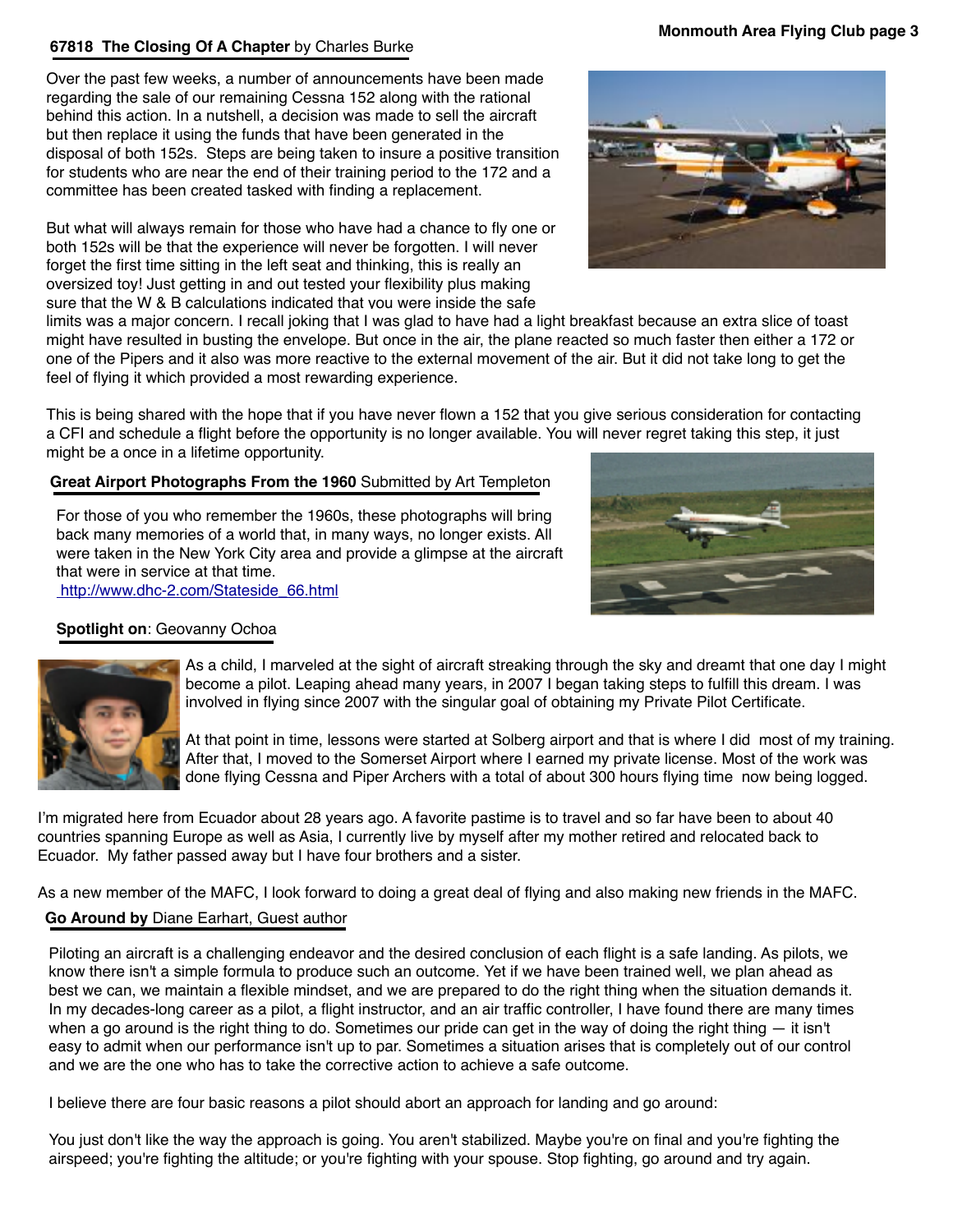The tower instructs you to go around. The tower may see an obstacle you don't see like an alligator on the runway (true story!) or the UPS truck crossing downfield. The controller may not have enough separation between you and the aircraft ahead of you or adequate spacing with an aircraft on a crossing runway.

You see something on the runway. Another airplane, a car, a pedestrian, wildlife. Anything. Go around.

On an instrument approach, a missed approach is essentially a go around. If you don't acquire sight of the runway environment by the published minimums for the approach, you need to go missed (go around).

Once you have made the go around decision, the priorities of aviate, navigate, and communicate can help provide the framework for a successful go around.

**Aviate:** your reaction should be prompt, smooth, and instinctual as you put the power in, climb, and clean up the airplane.

**Navigate:** you may need to rejoin the traffic pattern (visual), fly the published missed approach procedure (instrument), or follow instructions from air traffic control. You may need to determine if another approach to the same runway or airport is prudent or if it is time to set a course for an alternate.

**Communicate:** notify the tower (or make an advisory call for the traffic pattern, as appropriate) as soon as you can. If the controller is yelling at you, asking what you're doing and to state your intentions, do not let them distract you from the priorities of flying the airplane first. If you can manage a quick transmission of "Standby," that can help to alleviate the pressure of the situation.

#### **5G and Interference Issues** by Charles Burke WA2SLK

With the rollout of 5G (fifth generation) cellular service literally taking place as this is being written, its impact upon small GA aircraft so far appears to be small. This is because the aviation equipment that may be impacted is not routinely found on small planes. But what is of concern is the the FCC has approved this new service and, while there is much being said about it on the news, the details are somewhat lacking.

There are a number of excellent articles that can be found on the internet dealing with this topic and one is located on AOPA.

[www.aopa.org/news-and-media/all-news/2021/november/04/planned-5g-rollout-risks-aviation-safety.](http://www.aopa.org/news-and-media/all-news/2021/november/04/planned-5g-rollout-risks-aviation-safety)

But compounding the issue of trying to grasp the essence of the situation is still a bit illusive because this same service is successfully being used in the UK and Europe. So why is there no problem with their system but the one we are going to be using is causing so much concern? The devil is in the details and in this case it is where the 5G systems will be operated on the radio spectrum. Actually, it will be scattered over a number of places but there appears to be one that potentially can cause problems.

The radio spectrum covers electromagnetic waves in a frequency ranging from below 3 Hz (3 cycles per second) up to and beyond 3 THz (3 terahertz or 30,000,000,000,000 cycles per second). And here is where we find the devil… In the USA, the 5G will operate on frequencies that are very close to those used in aviation especially for radio altimeters. In the UK and Europe, these two services are spaced further apart. Because the services are very close, the chances of frequency encroachment is higher. Radio altimeters operate in the 4.2 gigahertz to 4.4 gigahertz band, and the US has set aside one portion of the spectrum just below 4.2 gigahertz for 5G. In the UK the band top end is at 4 GHz and in Europe it terminates at 3.8 GHz. The close proximity of the radio altimeter system frequencies and that of the 5 GHz of 5G allocation is where the guy with the long pointy tail and horns is situated..

A chart of the radio spectrum and the US allocations can be found at:

[https://www.ntia.doc.gov/files/ntia/](https://www.ntia.doc.gov/files/ntia/publications/2003-allochrt.pdf) [publications/2003-allochrt.pdf](https://www.ntia.doc.gov/files/ntia/publications/2003-allochrt.pdf)

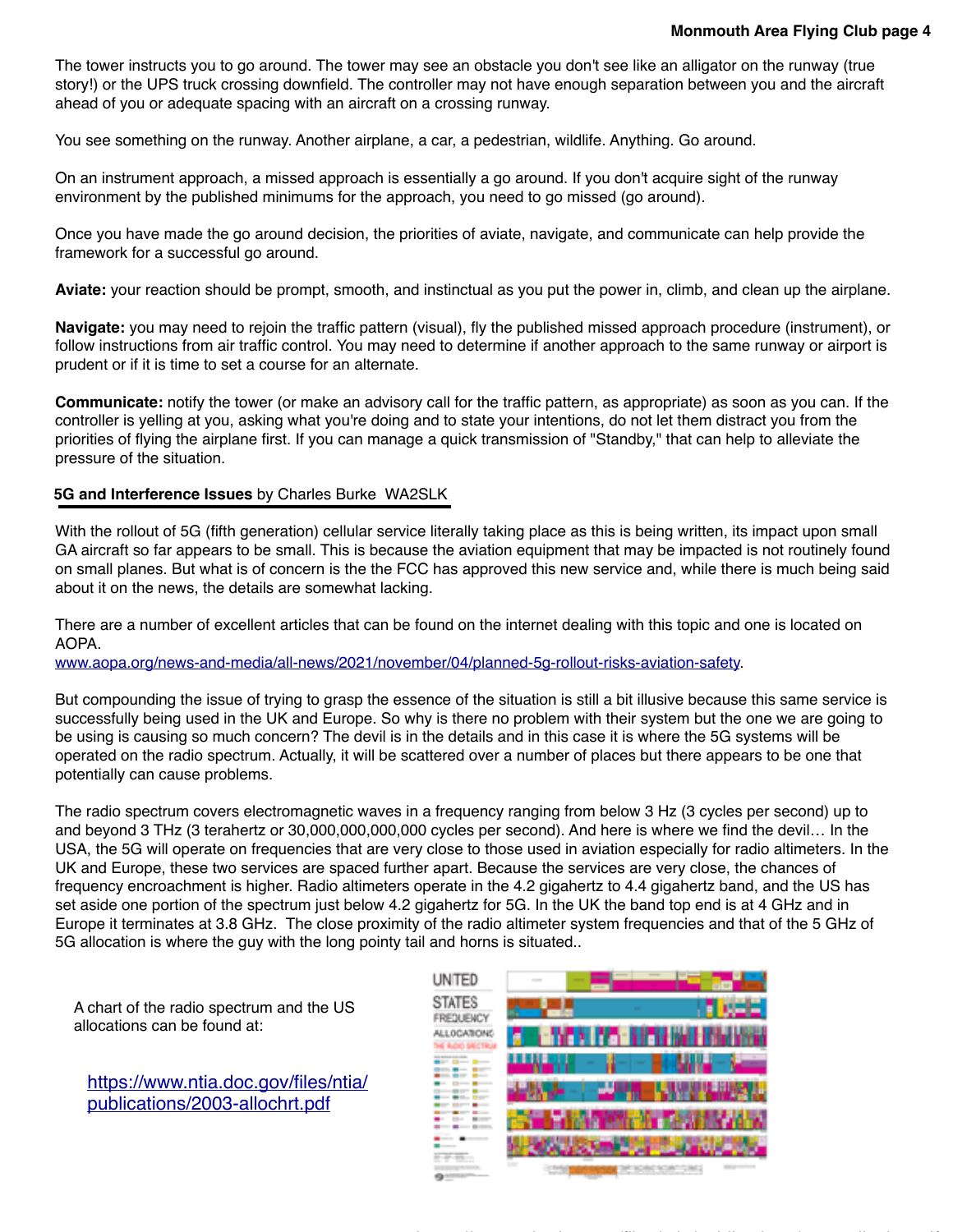### **Book of Routes** by Charles Burke

For those of us who fly just for fun a weighty conundrum eventually arises in two spheres starting with the elusive \$100 Hamburger runs: Where do you go after you have hit just about every airport that has an eatery within a few hundred miles? A second problems arises when you decided to just practice various types of navigational training runs and reach a point where you can fly them blindfolded. Well the answer that can address both is the Book of Routes.

Conceived a number of years ago, the book contains a bunch of carefully developed plans that can turn a simple short hop to say 47N (Central Jersey Airport) which is normally a 20 minute ride into a two hour venture with multiple navigational challenges. But what makes these routes so valuable is that they also can spark your imagination into developing either variations on them or possibly your own ideas.

For those who wish to jump in ASAP, you can find the latest version of the Book of Routes at [https://cdn-secure.flightcircle.com/flight-circle-dashboard-files/o\\_1fpplktgqbt11m8l17b8q61o3pm.pdf?](https://cdn-secure.flightcircle.com/flight-circle-dashboard-files/o_1fpplktgqbt11m8l17b8q61o3pm.pdf?Expires=1642694399&Signature=hTn2g5VCV~omNF0aS8qeFC5ZnIjazIEea9m78Ay00PRErWvbpnOUHUiDQduvMzqMHIuB-igaIEtkOHQKTaE8YvNhNjEa7GIEaKlDroBNlBpAyTB6rKwBNfi4ecvEUCGMtlaBte2YND2UIRjOr2ijFPrzXAlmrvkM7D~w~Dbb6p99kLG56HCwX254j2zqOFgyMRKD6L~DuzaQBqYUpqKhe27it0aWXeUB~OuL0H~qrQb~9vaFlb~tUwcB4xCmciEXmGQcnODD7atoRlIz3Hef6uXHZEdK37SuKb8b0WuLstOEDOMB6zwdBQgwKngfBbyvNAuAnfsEY0FsjbDYVDJxng__&Key-Pair-Id=APKAJEU3QMI3O2WDCCIQ) [Expires=1642694399&Signature=hTn2g5VCV~omNF0aS8qeFC5ZnIjazIEea9m78Ay00PRErWvbpnOUHUiDQduvM](https://cdn-secure.flightcircle.com/flight-circle-dashboard-files/o_1fpplktgqbt11m8l17b8q61o3pm.pdf?Expires=1642694399&Signature=hTn2g5VCV~omNF0aS8qeFC5ZnIjazIEea9m78Ay00PRErWvbpnOUHUiDQduvMzqMHIuB-igaIEtkOHQKTaE8YvNhNjEa7GIEaKlDroBNlBpAyTB6rKwBNfi4ecvEUCGMtlaBte2YND2UIRjOr2ijFPrzXAlmrvkM7D~w~Dbb6p99kLG56HCwX254j2zqOFgyMRKD6L~DuzaQBqYUpqKhe27it0aWXeUB~OuL0H~qrQb~9vaFlb~tUwcB4xCmciEXmGQcnODD7atoRlIz3Hef6uXHZEdK37SuKb8b0WuLstOEDOMB6zwdBQgwKngfBbyvNAuAnfsEY0FsjbDYVDJxng__&Key-Pair-Id=APKAJEU3QMI3O2WDCCIQ) [zqMHIuB-](https://cdn-secure.flightcircle.com/flight-circle-dashboard-files/o_1fpplktgqbt11m8l17b8q61o3pm.pdf?Expires=1642694399&Signature=hTn2g5VCV~omNF0aS8qeFC5ZnIjazIEea9m78Ay00PRErWvbpnOUHUiDQduvMzqMHIuB-igaIEtkOHQKTaE8YvNhNjEa7GIEaKlDroBNlBpAyTB6rKwBNfi4ecvEUCGMtlaBte2YND2UIRjOr2ijFPrzXAlmrvkM7D~w~Dbb6p99kLG56HCwX254j2zqOFgyMRKD6L~DuzaQBqYUpqKhe27it0aWXeUB~OuL0H~qrQb~9vaFlb~tUwcB4xCmciEXmGQcnODD7atoRlIz3Hef6uXHZEdK37SuKb8b0WuLstOEDOMB6zwdBQgwKngfBbyvNAuAnfsEY0FsjbDYVDJxng__&Key-Pair-Id=APKAJEU3QMI3O2WDCCIQ)

[igaIEtkOHQKTaE8YvNhNjEa7GIEaKlDroBNlBpAyTB6rKwBNfi4ecvEUCGMtlaBte2YND2UIRjOr2ijFPrzXAlmrvkM7D](https://cdn-secure.flightcircle.com/flight-circle-dashboard-files/o_1fpplktgqbt11m8l17b8q61o3pm.pdf?Expires=1642694399&Signature=hTn2g5VCV~omNF0aS8qeFC5ZnIjazIEea9m78Ay00PRErWvbpnOUHUiDQduvMzqMHIuB-igaIEtkOHQKTaE8YvNhNjEa7GIEaKlDroBNlBpAyTB6rKwBNfi4ecvEUCGMtlaBte2YND2UIRjOr2ijFPrzXAlmrvkM7D~w~Dbb6p99kLG56HCwX254j2zqOFgyMRKD6L~DuzaQBqYUpqKhe27it0aWXeUB~OuL0H~qrQb~9vaFlb~tUwcB4xCmciEXmGQcnODD7atoRlIz3Hef6uXHZEdK37SuKb8b0WuLstOEDOMB6zwdBQgwKngfBbyvNAuAnfsEY0FsjbDYVDJxng__&Key-Pair-Id=APKAJEU3QMI3O2WDCCIQ) [~w~Dbb6p99kLG56HCwX254j2zqOFgyMRKD6L~DuzaQBqYUpqKhe27it0aWXeUB~OuL0H~qrQb~9vaFlb~tUwcB4](https://cdn-secure.flightcircle.com/flight-circle-dashboard-files/o_1fpplktgqbt11m8l17b8q61o3pm.pdf?Expires=1642694399&Signature=hTn2g5VCV~omNF0aS8qeFC5ZnIjazIEea9m78Ay00PRErWvbpnOUHUiDQduvMzqMHIuB-igaIEtkOHQKTaE8YvNhNjEa7GIEaKlDroBNlBpAyTB6rKwBNfi4ecvEUCGMtlaBte2YND2UIRjOr2ijFPrzXAlmrvkM7D~w~Dbb6p99kLG56HCwX254j2zqOFgyMRKD6L~DuzaQBqYUpqKhe27it0aWXeUB~OuL0H~qrQb~9vaFlb~tUwcB4xCmciEXmGQcnODD7atoRlIz3Hef6uXHZEdK37SuKb8b0WuLstOEDOMB6zwdBQgwKngfBbyvNAuAnfsEY0FsjbDYVDJxng__&Key-Pair-Id=APKAJEU3QMI3O2WDCCIQ) [xCmciEXmGQcnODD7atoRlIz3Hef6uXHZEdK37SuKb8b0WuLstOEDOMB6zwdBQgwKngfBbyvNAuAnfsEY0FsjbDY](https://cdn-secure.flightcircle.com/flight-circle-dashboard-files/o_1fpplktgqbt11m8l17b8q61o3pm.pdf?Expires=1642694399&Signature=hTn2g5VCV~omNF0aS8qeFC5ZnIjazIEea9m78Ay00PRErWvbpnOUHUiDQduvMzqMHIuB-igaIEtkOHQKTaE8YvNhNjEa7GIEaKlDroBNlBpAyTB6rKwBNfi4ecvEUCGMtlaBte2YND2UIRjOr2ijFPrzXAlmrvkM7D~w~Dbb6p99kLG56HCwX254j2zqOFgyMRKD6L~DuzaQBqYUpqKhe27it0aWXeUB~OuL0H~qrQb~9vaFlb~tUwcB4xCmciEXmGQcnODD7atoRlIz3Hef6uXHZEdK37SuKb8b0WuLstOEDOMB6zwdBQgwKngfBbyvNAuAnfsEY0FsjbDYVDJxng__&Key-Pair-Id=APKAJEU3QMI3O2WDCCIQ) VDJxng &Key-Pair-Id=APKAJEU3QMI3O2WDCCIQ or there are printed copies in a folder on the wall right behind the printer in the trailer.

To get a better idea of just what the parameters are for each route, here are the notes that cover all of them:

- A. Almost all will start at N12 and end at N12
- B. Most have a target midway point.
- C. Most have the same number of legs going and returning
- D. All provide an opportunity to use multiple navigational techniques.
- E. All allow you to ride share with another pilot so that one is flying outbound and the other the inbound leg.
- F. These can be edited to better meet your particular interests and abilities.
- G. All require that you obey all of the rules and regulations set forth by the FAA and other regulatory agencies.
- H. All are different in that some are around-the-corner while others will take you over an hour or more to navigate one way.
- I. All can be flown in reverse order.
- J. Most involve airports, navigational systems, etc. that are found on paper sectional charts as well as the electronic versions of them.
- K. The attributes listed with each course are simply a few suggestions and should not be considered the only characteristics to be looked at.
- L. Always check TFR listings before heading out! Between sporting events, and other activities, the restrictive TFRs will be a fact of life for years to come.
- M. Many of the courses include waypoints that take you over a VOR or an airport. You do not have to actually fly over them, they can simply be seen and recognized. If you do fly over these points, be extremely careful and always watch for other traffic. You are the PIC and are solely responsible for the flight.
- N. All course directions are shown simply as general guides, you must verify the numbers and figure in headings involving wind direction.
- O. If a route's attributes state that there is a restaurant or attraction at the airport, *make sure you call first to verify that it is still in business and, if so, that it will be open when you arrive.*